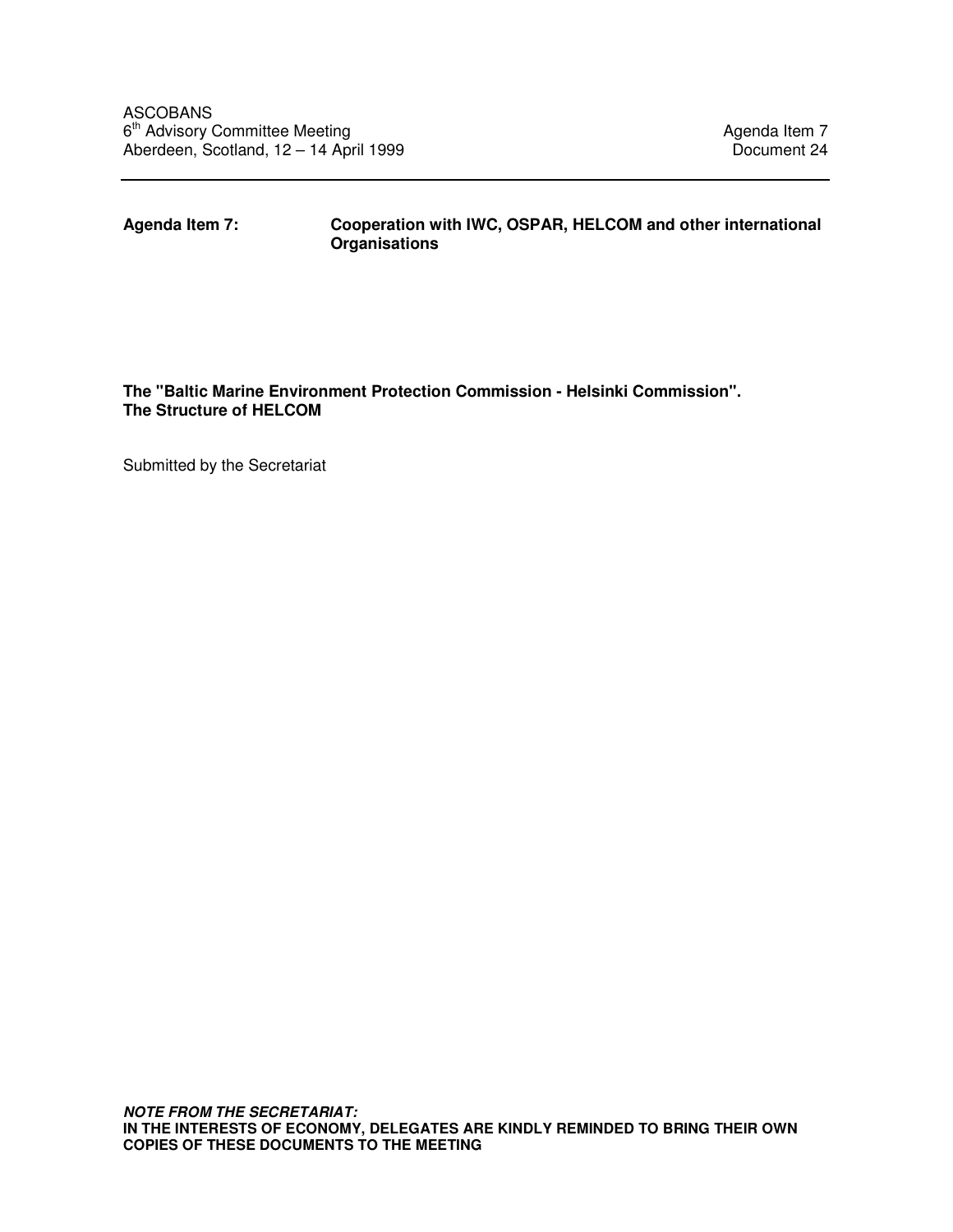# **Baltic Marine Environment Protection Commission Helsinki Commission**

### **by Holger Auel, ASCOBANS Secretariat**

with information from http://www.helcom.fi

The first Convention on the Protection of the Marine Environment of the Baltic Sea Area was signed in 1974 by the coastal states of the Baltic Sea at that time. In 1992, a new Convention was signed by all the countries bordering on the Baltic Sea and by the European Economic Community.

The governing body of the Convention is the Helsinki Commission - Baltic Marine Environment Protection Commission - also known as HELCOM. The present contracting parties to HELCOM are Denmark, Estonia, European Community, Finland, Germany, Latvia, Lithuania, Poland, Russia and Sweden. Executive Secretary: Tapani Kohonen +358-9-6220 2233 tapani@helcom.fi

#### **Aim of the Convention**

The Helsinki Convention of 1974, issued to protect the marine environment of the Baltic Sea, was the first international agreement to cover all sources of pollution, both from land and from ships as well as airborne. To accomplish its aim, the Convention calls for action to curb various sources of pollution.

#### **Organisation and Operation**

The Helsinki Commission meets annually and, from time to time, meetings are held at ministerial level. Decisions taken by the Helsinki Commission - which are reached unanimously - are regarded as recommendations to the governments concerned. These HELCOM Recommendations are to be incorporated into the national legislation of the member countries The chairmanship of the Commission rotates between the Contracting Parties every two years in alphabetical order, using the English names of the members. The commission consists of four Committees and a Programme Implementation Task Force. Other subsidiary bodies comprise working groups and projects.

The **Environment Committee** works on joint monitoring programmes covering different sectors of the marine environment, the open sea and the coastal waters. The data are compiled into joint databases and are evaluated at regular intervals by experts from the Baltic Sea States, in order to assess the environmental conditions. It also co-ordinates issues related to nature conservation and biodiversity via its subcommittee **EC Nature**.

| <b>Environment Secretary:</b> | Kjell Grip                             | +358-9-6220 2227 | kjell@helcom.fi          |
|-------------------------------|----------------------------------------|------------------|--------------------------|
| Chairman of EC Nature:        | Henning von Nordheim $+49-38-30186120$ |                  | bfn.ina.vilm@t-online.de |

The **Technological Committee** works on evaluation of waterborne and airborne pollution load to the Baltic Sea from land-based sources and on elaboration of technical measures to reduce discharges into waters and emissions to the atmosphere from urban areas, industry and diffuse sources, including agriculture and traffic. Recommendations are prepared on restriction of discharges and emissions and on banning or restricting the use of certain substances.

The **Maritime Committee** takes measures against all kinds of operational pollution from ships and offshore platforms and deals with facilities in ports to dispose of ships' wastes. It also co-ordinates the activities of the Baltic Sea from pollution by ships.

The **Combating Committee** elaborates rules and guidelines for co-operation in combating spillages of oil and other harmful substances.

The **Programme Implementation Task Force** (HELCOM PITF) initiates, co-ordinates and facilitates the implementation of the Baltic Sea Joint Comprehensive Environmental Action Programme (JCP). The Programme consists of investment activities to control point and non-point sources of pollution and conserve environmentally sensitive areas and resources. It also comprises actions in the fields of legislation, policy and education. HELCOM PITF shall take a proactive role in the development, implementation and monitoring of the Programme including improved co-ordination at all levels and assure an interactive role with multilateral banks, bilateral financial institutions and/or national, regional, municipal governments, non-governmental organisations and the private sector.